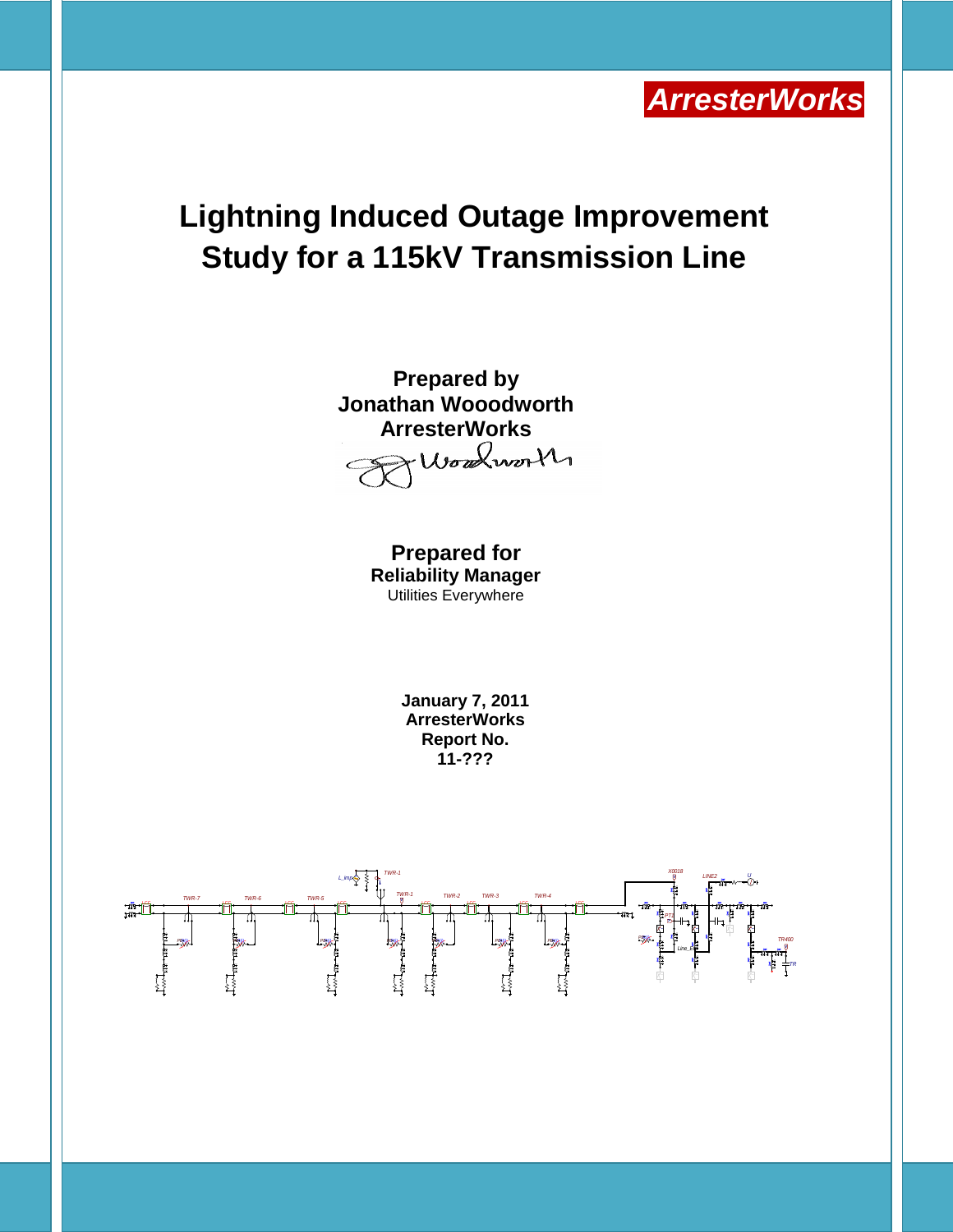## **Lightning Induced Outage Improvement Study for a 115kV Transmission Line**

Jonathan Woodworth ArresterWorks

## **Summary**

Historically, the 63 mile Tuscaloosa-Kingston 115kV transmission line located in the on the Florida-Georgia border has experienced a 8.5 outages/year outage rate. The outages are all caused by lightning striking the system and causing back flashovers of the insulators on the H-frame towers Type AA and BB. Improvements in grounding have shown to be ineffective therefore the utility responsible for this line has commissioned this study to determine the potential improvement through the installation of line arresters and the cost of the same.

The analysis shows that the outage rate can be reduced to zero if arresters are installed on every tower on every phase at a cost of approximately \$\$\$ USD per structure. As an alternative to that the outage rate can be improved dramatically by the strategic application of arresters per the following table.

| Tower<br><b>Type</b> | <b>Arrester</b><br>Location         | Tower<br><b>Numbers</b> | <b>New</b><br>Outage<br>Rate | <b>Typical</b><br><b>Ground</b><br><b>Resistance</b><br><b>Ohms</b> | Cost per<br><b>Mile</b> |
|----------------------|-------------------------------------|-------------------------|------------------------------|---------------------------------------------------------------------|-------------------------|
| AA                   | Outer Phases only                   | Every other<br>tower    | 4.3                          | 80                                                                  | \$\$\$                  |
| <b>BB</b>            | Phase away from<br>Shield wire      | Every other<br>tower    | 4.5                          | 80                                                                  | \$\$\$                  |
| <b>BB</b>            | Arresters on Outer<br><b>Phases</b> | Every other<br>tower    | 4.5                          | 80                                                                  | \$\$\$                  |
| <b>BB</b>            | Phase away from<br>Shield           | Every tower             | 2.1                          | 80                                                                  | \$\$\$                  |

**Overall Conclusions of the Study**

#### **End of Summary**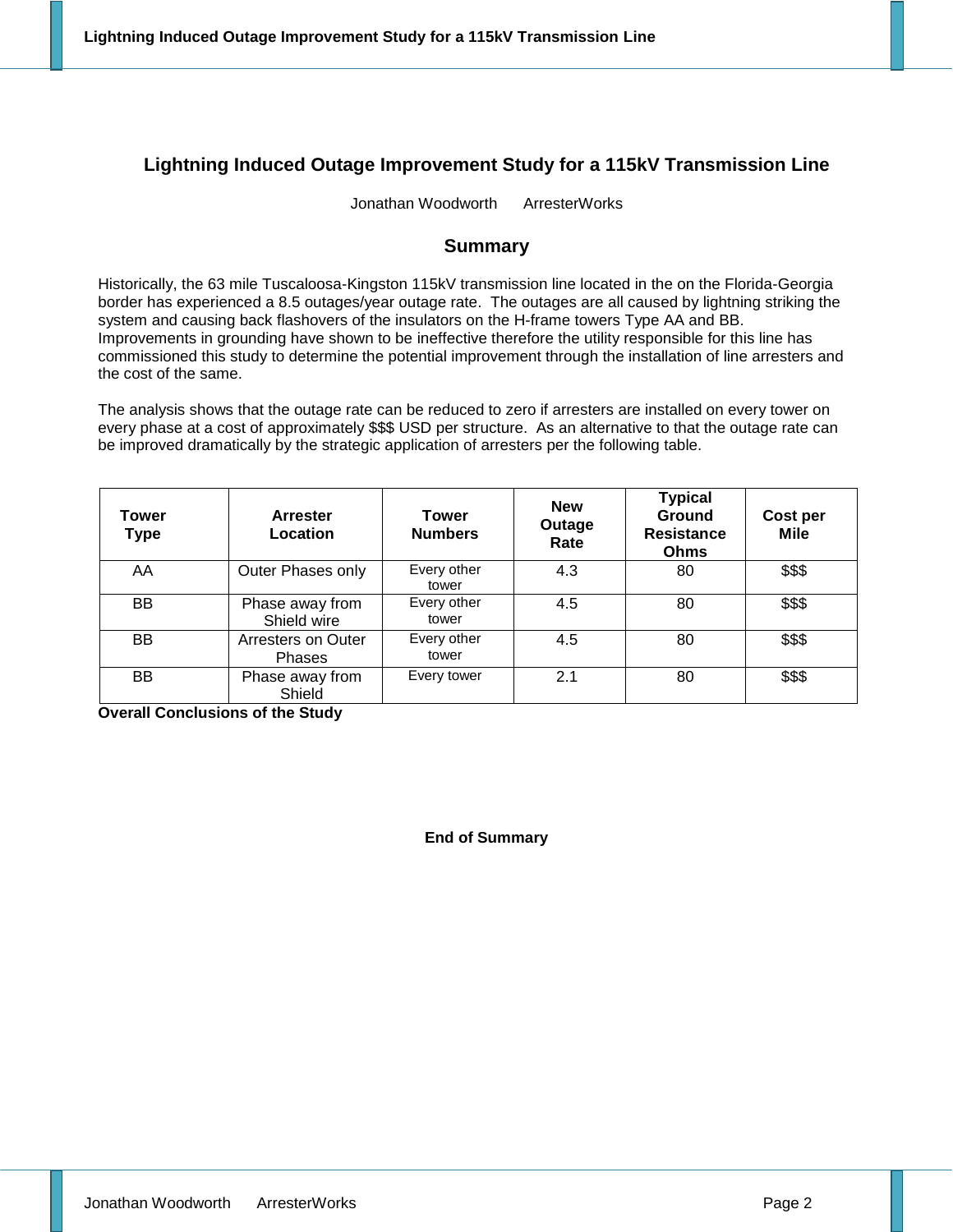#### **Bases for the Analysis**

All insulation will flashover or puncture in the presence of surges with amplitudes and durations above the limit of the design. This study was commissioned to determine the effectiveness of the strategic application of arresters along the 63 mile Tuscaloosa-Kingston 115kV transmission line located in the on the Florida-Georgia border This analysis was done with extensive use of the IEEE excel based Flash program, and the well-known Transient Analysis Program (ATP). The main references for this study are IEEE 1313.2 [2], IEEE C62.22 [3] and Andrew Hileman's book [1], ATPDraw Users Manual, and EMTP Rulebook.

#### **Scope of Work**

#### **Tower Performance**

- Determine the performance of each tower type
- Determine the effect of ground impedance on the tower performance
- Determine the effect of arresters on the tower performance

#### **Arrester Selection and Installation**

- Summarize the potential arrester model numbers that can be used.
- Offer recommendations on installation configurations and hardware necessary

#### **Methods of Analysis**

This analysis is completed in several steps.

- 1. Line and Tower Data Collected.
	- a. Insulation dimensions
	- b. Tower Dimensions
	- c. Ground resistances
	- d. Conductor Sizes
	- e. Span distances
	- f. Ground Flash Density of area
	- g. Tower Material
	- h. Down Conductor Characteristics
- 2. The Line and Tower are modeled in IEEE Flash where the flashover rate is determined
- 3. The Line and Tower are Modeled in ATPDraw and several runs are completed to determine agreement with Flash.
- 4. Model the Line and Tower are modeled with arresters installed at different locations.
	- a. The effect of arresters under various locations and mounting configurations
		- b. The effect of arrester rating
		- c. The effect of lightning on the arrester
			- i. Energy handling
- 5. From results of the study arrester model numbers from various suppliers are identified.
- 6. From results of study, mounting hardware is selected and recommended.
- 7. Budgetary figures are derived from results of study and supplier inquires.
- 8. Report is issued on all the above
- 9. The report is presented on line for Q&A of customer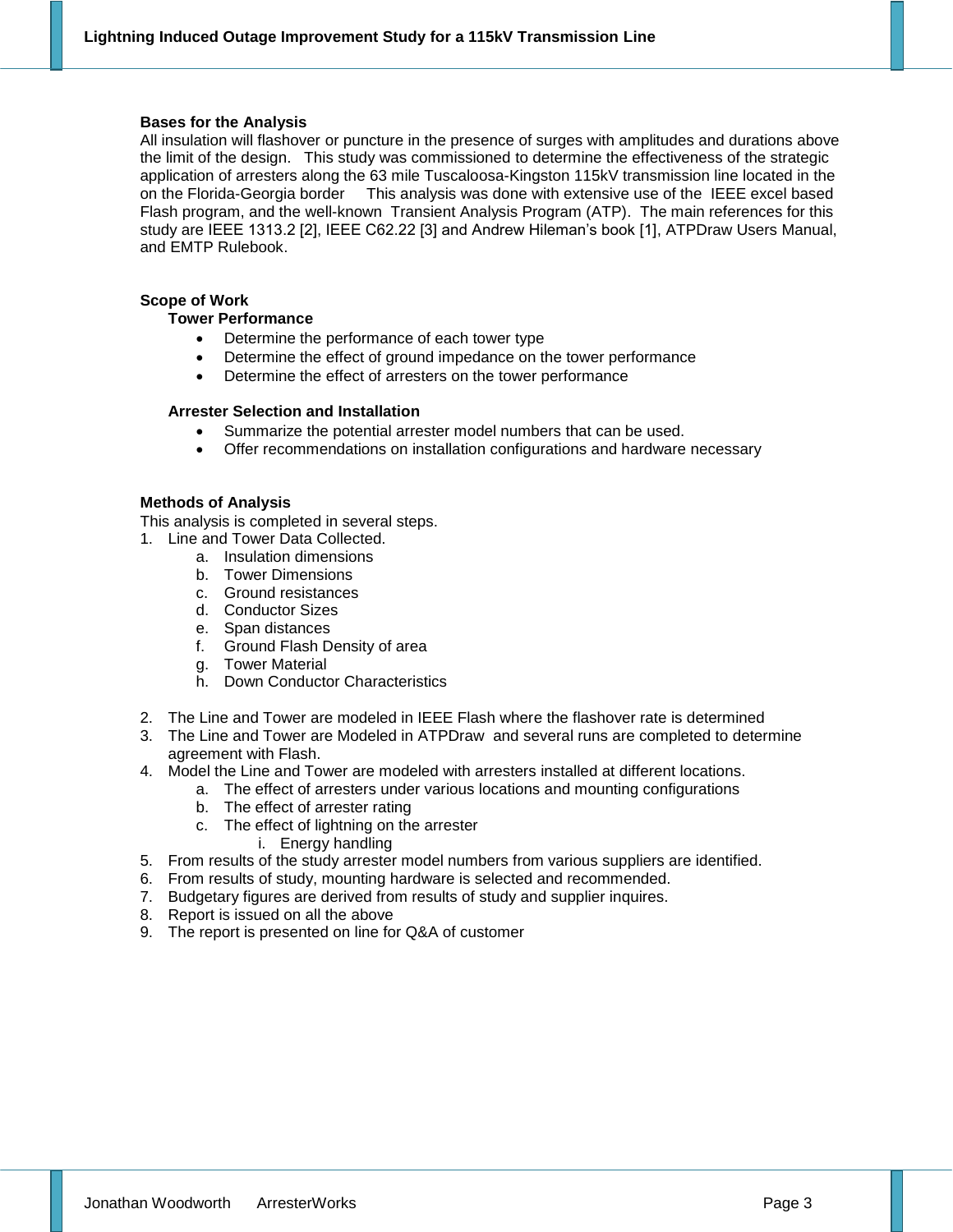

Figure 2 Tower Type AA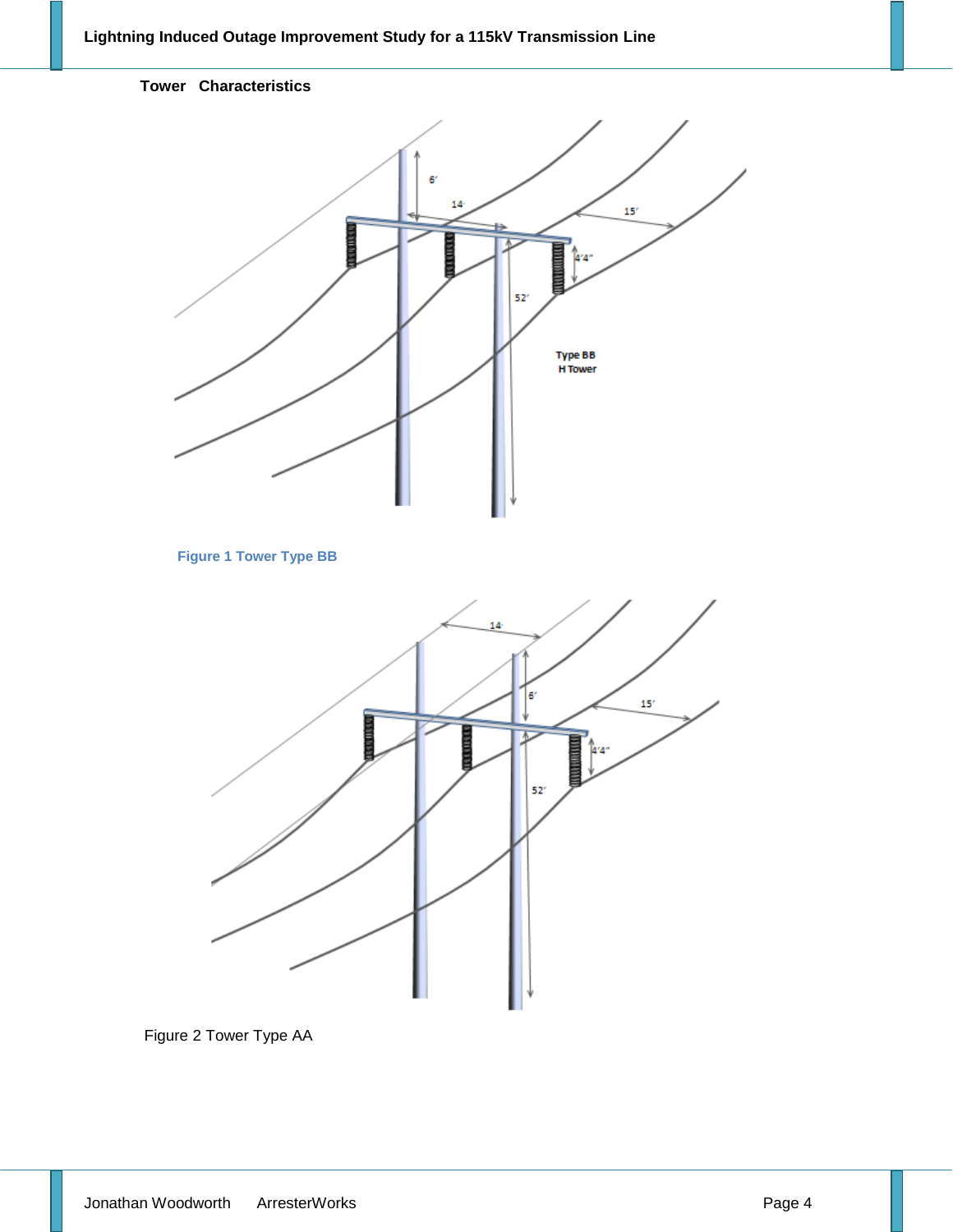## **Analysis**

#### **IEEE Flash Analysis**

| Title                         | <b>Tower AA</b> |            |                                         |              |                |                           | <b>Program Path</b>        |                                                                   | d:\flash\flash.exe      |                      |          |                  |  |  |  |
|-------------------------------|-----------------|------------|-----------------------------------------|--------------|----------------|---------------------------|----------------------------|-------------------------------------------------------------------|-------------------------|----------------------|----------|------------------|--|--|--|
| GFD [per sq mi]               |                 |            | C EnglishUnits<br><b>C</b> Metric Units |              |                | <b>Scratch Input File</b> |                            | d:\flash\testxl.dat                                               |                         | Run                  |          |                  |  |  |  |
| Span [ft]                     | 300             |            |                                         |              |                |                           | <b>Scratch Output File</b> |                                                                   | d:\flash\testxl.out     |                      |          |                  |  |  |  |
|                               |                 |            |                                         |              |                |                           |                            |                                                                   |                         |                      |          |                  |  |  |  |
| <b>Conductors</b>             |                 |            |                                         |              |                |                           |                            | <b>Shield Wires</b>                                               |                         |                      |          |                  |  |  |  |
| Diameter [in]                 | 1.25            |            | # Bundled                               |              | 1              |                           |                            | Diameter [in]                                                     | 0.5                     |                      |          |                  |  |  |  |
| Sag [ft]                      | 2.1             |            | Spacing [in]                            |              | $\overline{0}$ |                           |                            | Sag [ft]                                                          |                         |                      |          |                  |  |  |  |
| Index                         | $X$ [ft]        | Y [ft]     | $SI$ [ft]                               | kV           | Angle          | AC/DC?                    |                            | Index                                                             | X[ft]                   | $Y$ [ft]             |          |                  |  |  |  |
|                               | $-15$           | 47.75      | 4.25                                    | 115          | $\Omega$       | ac                        |                            |                                                                   | $-7.5$                  | 58                   |          |                  |  |  |  |
|                               | $\bf{0}$        | 47.75      | 4.25                                    | 115          | 120            | ac                        |                            | 2                                                                 |                         |                      |          |                  |  |  |  |
|                               | 15              | 47.75      | 4.25                                    | 115          | 240            | ac                        |                            |                                                                   |                         |                      |          |                  |  |  |  |
|                               |                 |            |                                         |              |                | <b>Exposed Conductors</b> |                            |                                                                   | <b>Shielding Angles</b> |                      |          |                  |  |  |  |
|                               |                 |            |                                         |              |                |                           |                            | Index                                                             | Conductor               | <b>Shield Wire</b>   | Required | Actual           |  |  |  |
|                               |                 |            |                                         |              |                |                           |                            |                                                                   | $\overline{2}$          |                      | $-38.23$ | $-34.32$         |  |  |  |
|                               |                 |            |                                         |              |                |                           |                            | 2                                                                 | 3                       |                      | $-38.23$ | 63.98            |  |  |  |
| 8                             |                 |            |                                         |              |                |                           |                            |                                                                   |                         |                      |          |                  |  |  |  |
| 9                             |                 |            |                                         |              |                |                           |                            | Δ                                                                 |                         |                      |          |                  |  |  |  |
| 10                            |                 |            |                                         |              |                |                           |                            |                                                                   |                         |                      |          |                  |  |  |  |
| 11                            |                 |            |                                         |              |                |                           |                            | <b>Footing Resistances</b>                                        | <b>Flashover Rates</b>  |                      |          |                  |  |  |  |
| 12                            |                 |            |                                         |              |                |                           |                            | Percentage (*)                                                    | <b>Ohms</b>             | <b>Backflash</b>     |          | 6.17 /100 mi/yr  |  |  |  |
|                               |                 |            |                                         |              |                |                           |                            | 50                                                                |                         | 50 Shielding Failure |          | 6.61 /100 mi/yr  |  |  |  |
| <b>Tower Model</b>            | 2 - H Frame     |            | $\overline{ }$                          | Do Not Edit: |                |                           |                            | 50                                                                |                         | 50 Total             |          | 12.78 /100 mi/yr |  |  |  |
| Height                        |                 | 58 [ft]    |                                         | $1 - Cone$   |                |                           |                            |                                                                   |                         |                      |          |                  |  |  |  |
| <b>Lead Diameter</b>          | $0.1$ [ft]      |            |                                         | 2 - H Frame  |                |                           |                            |                                                                   |                         |                      |          |                  |  |  |  |
| <b>Lead Separation</b>        |                 | $0.1$ [ft] |                                         | 3 - Cylinder |                |                           |                            |                                                                   |                         |                      |          |                  |  |  |  |
| -not used-                    |                 | $4.5$ [ft] |                                         | 4 - Waist    |                |                           |                            |                                                                   |                         |                      |          |                  |  |  |  |
| -not used-                    | $7.07$ [ft]     |            |                                         |              |                |                           |                            |                                                                   |                         |                      |          |                  |  |  |  |
|                               |                 |            |                                         |              |                |                           |                            |                                                                   |                         |                      |          |                  |  |  |  |
| <b>Version 1.9 - May 2007</b> |                 |            |                                         |              |                |                           |                            |                                                                   |                         |                      |          |                  |  |  |  |
|                               |                 |            |                                         |              |                |                           |                            |                                                                   |                         |                      |          |                  |  |  |  |
|                               |                 |            |                                         |              |                |                           |                            | <b>Check Sum:</b>                                                 | 100                     |                      |          |                  |  |  |  |
|                               |                 |            |                                         |              |                |                           |                            | (*) can use percentage, number of towers, or line segment lengths |                         |                      |          |                  |  |  |  |

#### **Flash Results**

The flashover rate of a Type BB Modified H-frame tower is 12.76/100 miles per year. Half of that is from shielding failure and half from back flash. This is 8.03 flashovers for the 63 mile line.

For the ATP results, 3.99 impulses will be directed to the unshielded conductor as well as the ### to the shield.

#### **ATP Analysis**

A seven pole segment of the line was analyzed to determine the energy handling capability requirements of arresters connected to the outside unprotected phase. The results show that a standard Class 1 arrester has adequate energy handling capability.

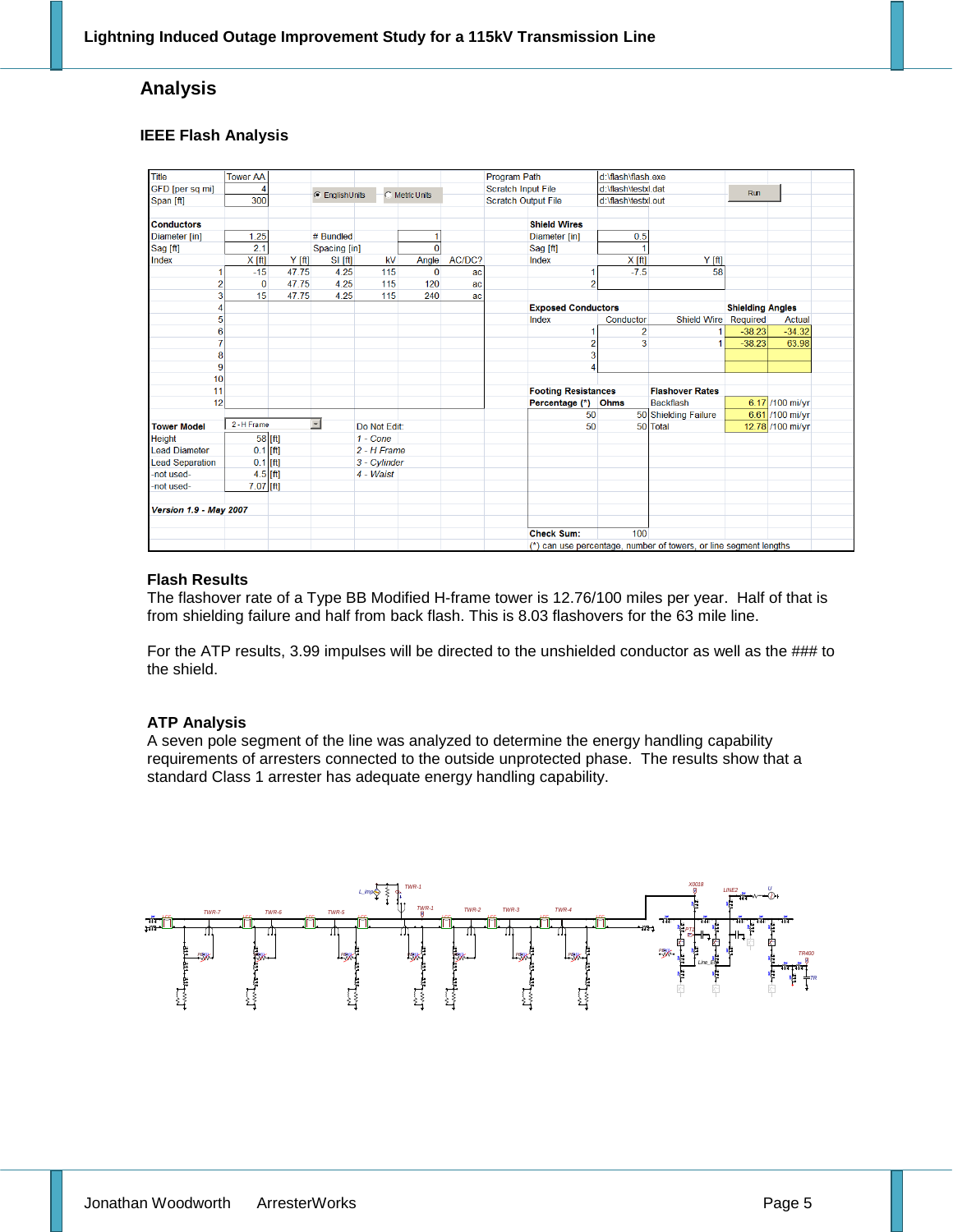

### **End of Main Body**

**See Summary at the Beginning of the report for the final Summary and Conclusions**